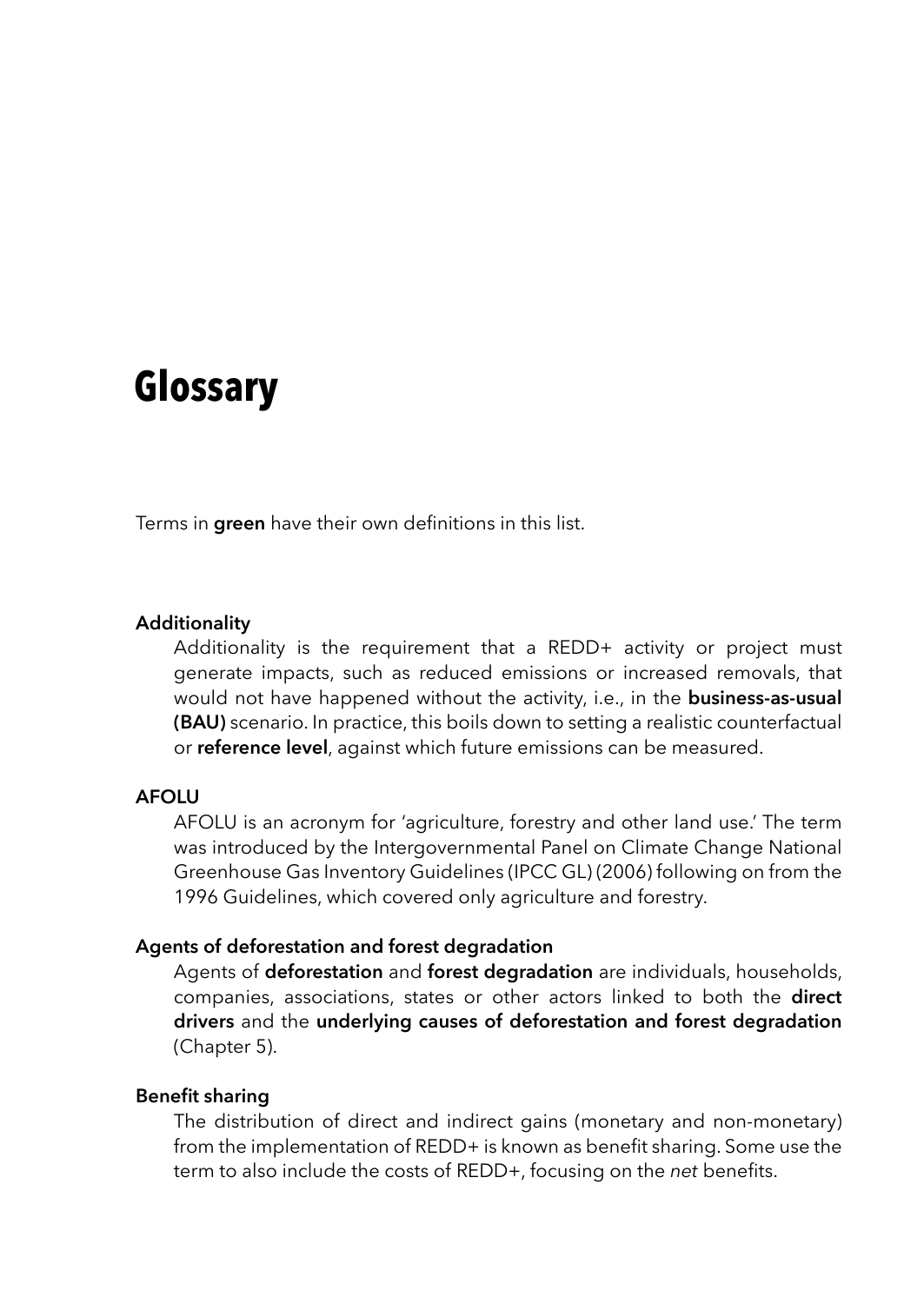# **Business-as-usual (BAU)**

This term refers to estimated future **deforestation** and **forest degradation** rates or emissions that are expected to occur in the absence of any intervention such as REDD+, i.e., under the continuation of policies and practices which were in place before REDD+. The BAU scenario for changes in **carbon stocks** is used as a **reference level**/baseline/benchmark against which to assess the impact of REDD+ policies and actions and to define **emissions reduction**.

# **Cap and trade (CAT)**

CAT is an approach used in a compliance **carbon market,** where **carbon credits** are traded to meet regulated emission targets (caps). In an international market, countries agree on the permitted emissions for each country (or subnational unit) – the cap. Countries that emit less than the cap can sell **carbon credits** to countries emitting more than the cap. In domestic CAT markets, emission caps are allocated to sectors or companies. A major rationale for the CAT approach is its ability to lower aggregate **mitigation** costs.

# **Carbon credit**

A verified (voluntary market) or certified (compliance market) **emissions reduction** of one **tCO<sub>2</sub>e**, generated by a project or another intervention.

# **Carbon markets**

A market in which carbon **emissions reductions** are traded, usually in the form of **carbon credits**. This can be: (i) a voluntary market, where **emissions reduction** targets are not regulated by a public authority; or (ii) a compliance market, where **carbon credits** are traded to meet emission caps (regulated emissions reduction targets).

#### **Carbon rights**

Carbon rights define which parties have the right to the benefits generated from carbon emission reductions, e.g., by selling a **carbon credit** in voluntary and compliance **carbon markets**, or through a government-sponsored **PES** scheme. They can be – but are not necessarily – tied to the ownership of forest land. Carbon revenue can also be shared among stakeholders, e.g., different levels of government.

# **Carbon stock**

The quantity of carbon contained in a carbon pool, e.g., in tree biomass or in soil.

#### **Co-benefit**

These are the positive effects that a policy or measure aimed at one objective might have on other objectives. Co-benefits, also called ancillary benefits, are often subject to uncertainty and depend on, among others, local circumstances and implementation practices. In REDD+ these may be social and environmental co-benefits, which result in better **well-being outcomes**.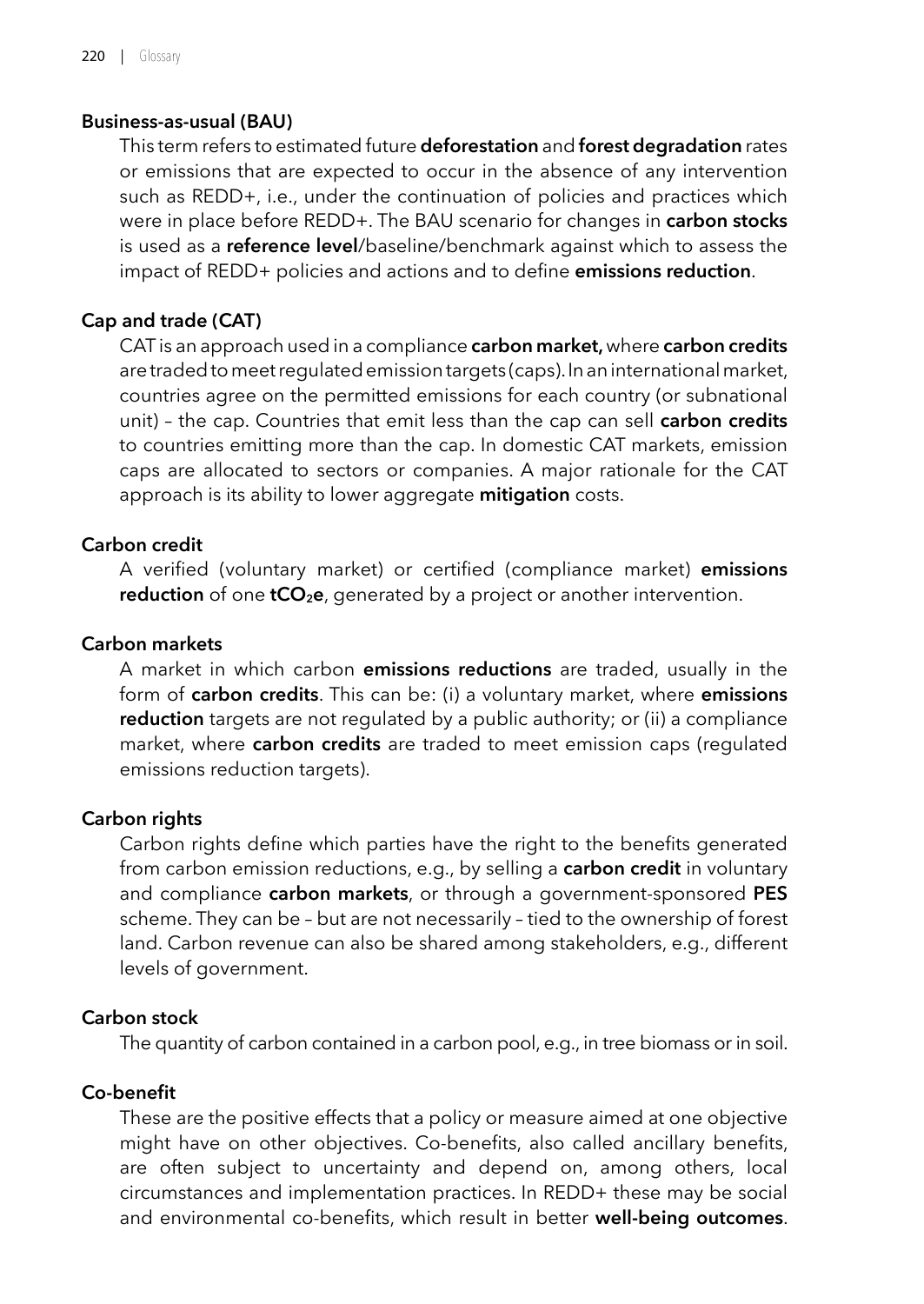Environmental co-benefits might include the provision of **ecosystem/ environmental services.** 

#### **Deforestation**

The permanent conversion of land from forest to non-forest cover. In the 2001 Marrakesh Accords, deforestation is defined as "the direct human-induced conversion of forested land to non-forested land". The Food and Agriculture Organization of the United Nations (FAO) defines deforestation as "the conversion of forest to another land use or the long-term reduction of the tree canopy cover below the minimum 10% threshold". Forest cover loss is a broader term than deforestation as it also includes changes in plantation forests and natural losses (e.g., from wildfires), where land use as a forest remains the same.

### **Direct drivers of deforestation and forest degradation**

Direct drivers are human activities that directly cause **deforestation** or **forest degradation**, e.g., agriculture expansion, infrastructure extension and wood extraction. Compare with '**Underlying causes of deforestation and forest degradation**'.

### **Disincentive-based instruments**

Policies or interventions that discourage or prevent actions. In the case of REDD+ these disincentives include the establishment of protected areas and other actions that restrict access to and/or conversion of forests, e.g., enforcement of forest protection laws and regulation, forest monitoring or the imposition of fines. It may also be referred to as 'direct regulations' or 'command-and-control' instruments.

### **Displacement (emissions displacement)** – see **Leakage**.

### **Ecosystem/environmental services**

Services provided by the environment or ecosystems, which provide benefits to humans, e.g., water provisioning or carbon storage. Payments can be made for the provision of these services (see **PES**).

# **Emissions reduction**

Emissions reduction (ER) is the actual emissions (AE) over a given time period, relative to the counterfactual or **reference level** (RL): ER = AE – RL.

## **Enabling policies and measures**

Enabling measures are policies and measures (sometimes abbreviated as PAM) that create the appropriate conditions for REDD+ initiatives to operate, but that in themselves do not necessarily lead to reduced emissions or other goals. Such measures include capacity building, and activities and policies aimed at clarifying ownership and access rights over forests, trees and carbon.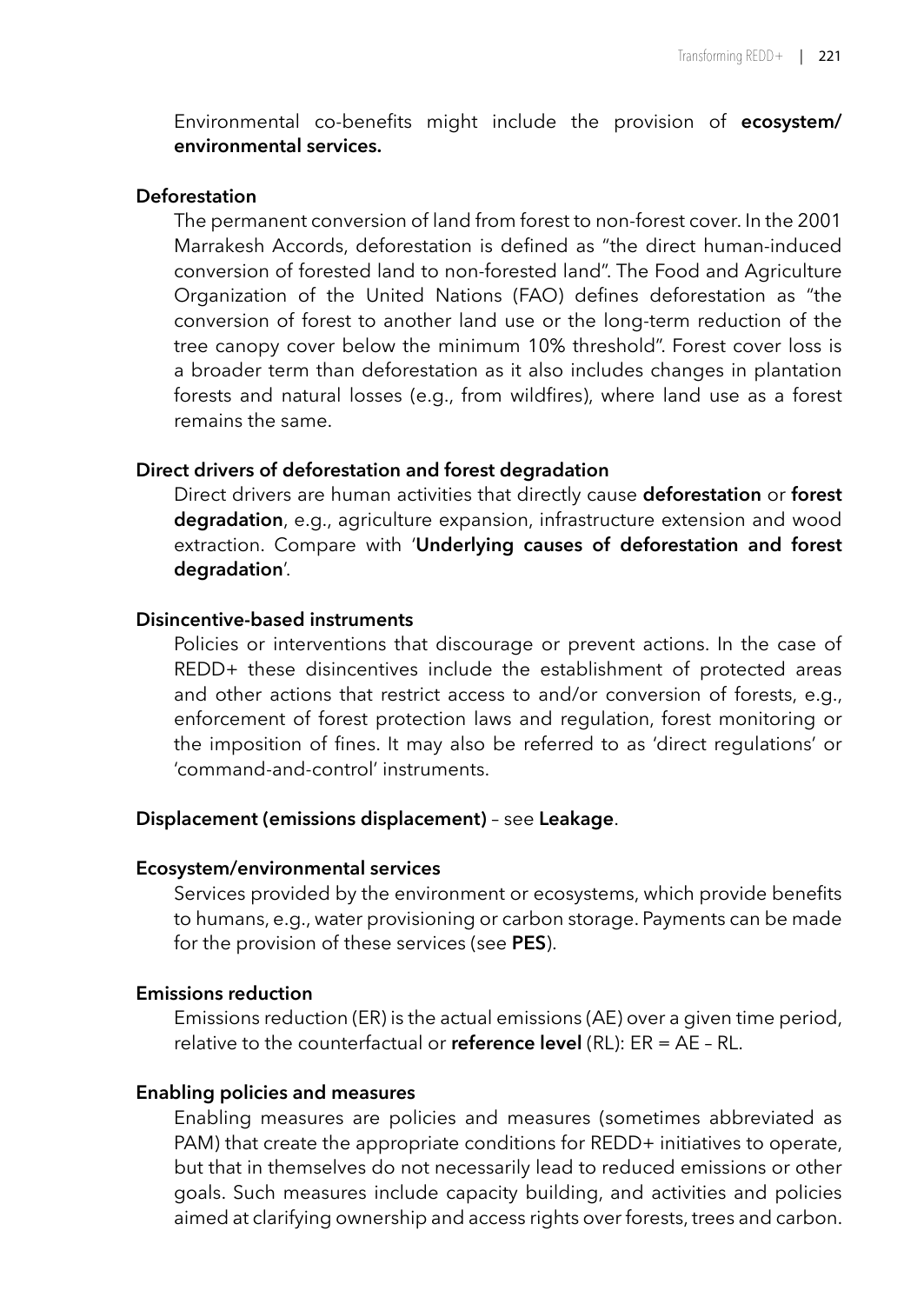# **Externalities**

Externalities (or, external effects) are consequences (negative or positive) on other stakeholders that arise from an activity. **GHG** emissions are the prime example of a negative global externality. **PES**, or **results-based payment**, aims to give economic incentives for the recipients to 'internalise the externalities' in their decisions.

# **Forest restoration**

Forest restoration refers to actions to increase the productivity and ecosystem functions of forested or previously forested land. It includes sustainably managing forests, combating desertification, halting and reversing land degradation, and restoring degraded lands. These actions relate to the 'plus' in REDD+, which calls for the enhancement of forest **carbon stocks** along with actions to support conservation and the sustainable management of forests.

# **Forest degradation**

Degradation refers to changes within a forest that negatively affect the structure or function of the forest stand or site, and thereby lower its capacity to supply products and **(ecosystem/environmental) services**. In the context of REDD+, degradation can be measured in terms of reduced **carbon stocks** in forests that remain as forests. No formal definition of degradation has yet been adopted, because many forest **carbon stocks** fluctuate due to natural cyclical causes or management practices.

### **Forest transition theory**

The forest transition theory depicts a typical pattern in forest cover change over time in a given geographical area. It follow four phases: (i) high forest cover and low **deforestation** (pre-transition); (ii) high forest cover and accelerating **deforestation** (early-transition); (iii) medium/low forest cover and declining **deforestation** (late transition); and (iv) low forest cover and minimal **deforestation**, where secondary forest recovery or tree planting contributes to an overall increase in forest cover (post-transition).

# **Free, prior, and informed consent (FPIC)**

FPIC refers to peoples' right to give or withhold consent to developments that may affect them. It is a specific right of indigenous peoples recognised by the United Nations Declaration on the Rights of Indigenous Peoples, but is also a fundamental principle in international law, embedded in the universal right to self-determination. It is widely considered a minimum ethical requirement for REDD+. 'Free' refers to consent given voluntarily; 'prior' means consent given in advance of any activities beginning; and 'informed' refers to the quality of information available for the decision. Consent may also be withdrawn.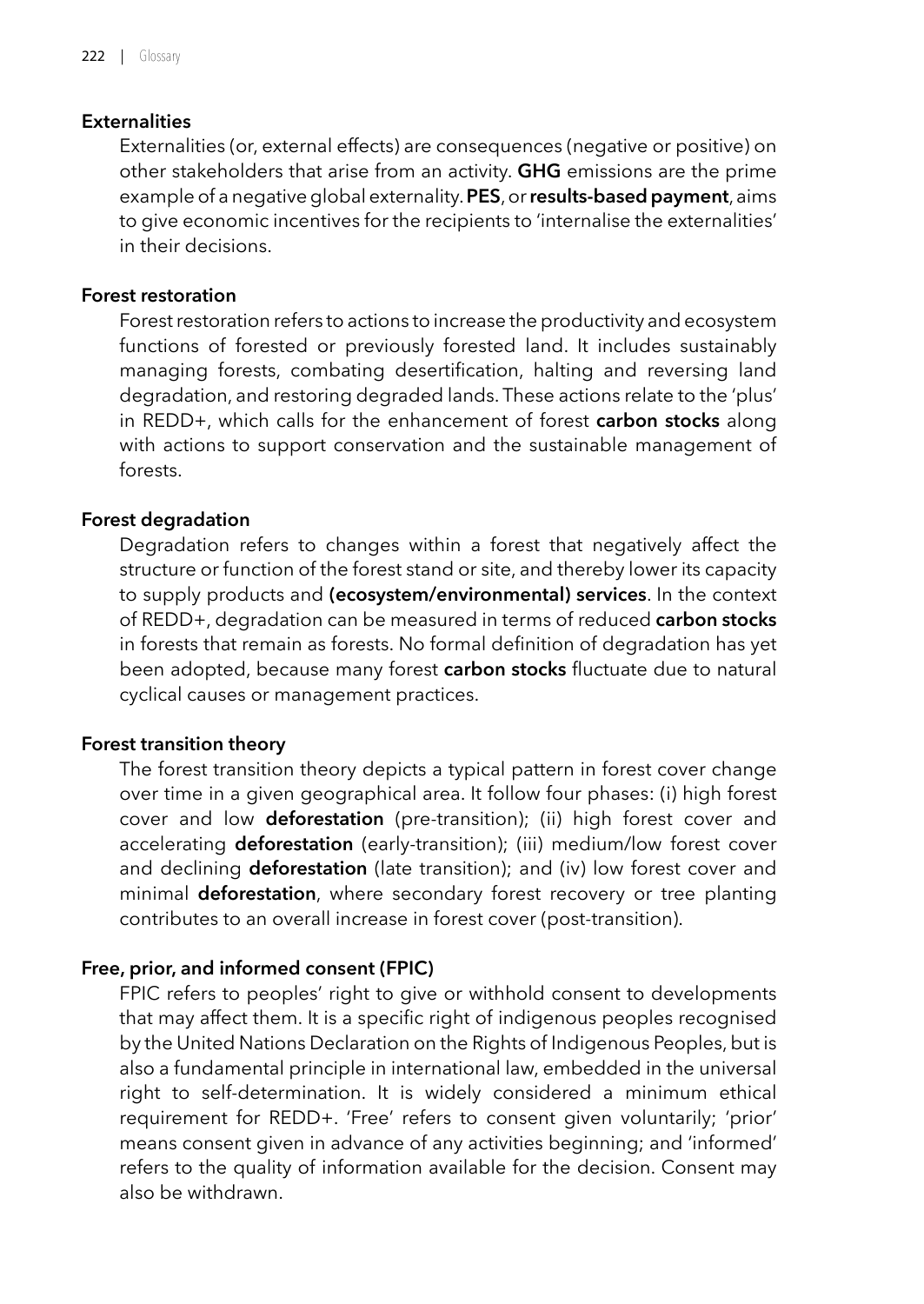#### **Greenhouse gases (GHGs)**

The atmospheric gases responsible for causing global warming and climate change. The major greenhouse gases are carbon dioxide  $(CO<sub>2</sub>)$ , methane  $(CH<sub>4</sub>)$  and nitrous oxide (N<sub>2</sub>O). Less prevalent, but very powerful, greenhouse gases are hydrofluorocarbons (HFCs), perfluorocarbons (PFCs) and sulphur hexafluoride (SF6).

#### **Impact evaluation/assessment**

An analysis of impacts resulting from an action, in this case the performance of REDD+ policies, programmes, projects or other interventions. 'Impact assessment' commonly refers to more rigorous scientific methods than 'impact evaluation'. The key in any impact assessment is to establish the counterfactual, e.g., by using control sites (Chapter 10).

# **Incentive-based instruments**

Policies or interventions that use positive economic incentives (monetary rewards) for actions that promote societal objectives. The intention is to stimulate desired action and to compensate stakeholders for any losses associated with the change in behaviour. Traditionally, the term 'incentive' has been used for conditional rewards, e.g., **PES**. Currently, incentives can be referred to as being both conditional and non-conditional, the latter referring to, for example, monetary transfers to forest users with 'no strings attached'.

#### **Indirect drivers** – see **Underlying causes of deforestation and forest degradation**.

# **Jurisdictional approaches**

Government-led, comprehensive approaches to forest and land use across one or more legally defined territories. Jurisdictional sustainability approaches seek to protect forests, reduce emissions and improve livelihoods across entire political-administrative territories (Chapter 12).

#### **Land tenure**

The social relations and institutions regulating access to and use of land. It includes who owns the land and who uses, manages and makes decisions about it. The concept refers to both formal (legal) and informal (customary) rules (Chapter 8).

#### **Leakage**

Carbon leakage happens when interventions to reduce emissions in one area (subnational or national) lead to higher emissions outside the intervention boundaries. The official UNFCCC term is 'displaced emissions'. A typical example would be when designation of a protected area reduces or restricts forest clearing inside the boundaries, but farmers clear more land outside. Leakage may also happen though output markets, e.g., lower timber harvesting in one area/country increases prices and stimulates logging elsewhere.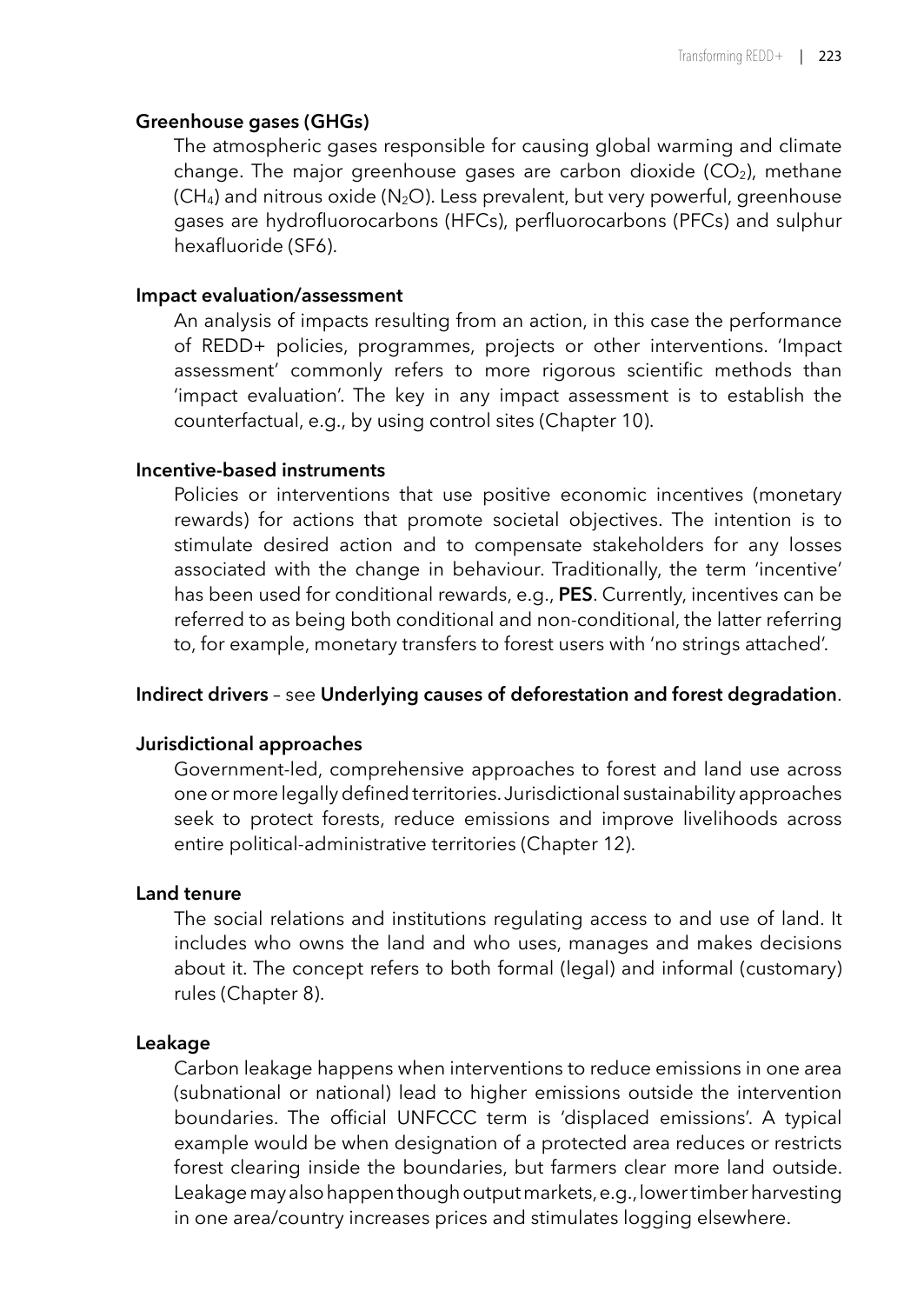# **Low-carbon development**

Low-carbon development – often used interchangeably with the terms lowemission development and green development – describes national economic development plans and strategies that encompass low-emission and/or climate-resilient economic development (Chapters 6, 9, 12).

# **Measurement, reporting and verification (MRV)**

MRV is a technical instrument to confirm **GHG** emissions and **GHG emissions** reduction objectively. For example, in order to obtain **results-based finance**, countries should measure, report and verify (MRV) their **GHG** emissions and **GHG emissions reduction** from the implementation of REDD+ activities, in line with UNFCCC (technical) requirements. At times, the 'M' is referred to as 'Monitoring'.

# **Mitigation**

Action to prevent further accumulation of **GHGs** in the atmosphere by reducing the amounts emitted or by storing carbon in sinks.

# **Multi-stakeholder forums or platforms**

These are purposely organised interactive processes that bring together a range of stakeholders to participate in dialogue, decision-making and/or implementation regarding actions that seek to address a common problem or to achieve a goal for their common benefit. These are organised at different levels: global (e.g., Round Table on Responsible Soy), national (e.g., Brazil's Action Plan for the Prevention and Control of Deforestation in the Legal Amazon, PPCDAm), and local (e.g., District Forest Coordination Committees in the Terai Forest, Nepal).

# **Nationally Determined Contribution (NDC)**

Post-2020 climate change **mitigation** and adaptation actions that, by ratifying the Paris Agreement, each party to the UNFCCC binds itself to pursuing. The Paris Agreement requires countries to prepare, communicate and maintain increasingly ambitious NDCs. By April 2018, 197 countries had submitted their NDCs or Intended NDCs (INDCs) (Chapter 6).

# **Opportunity costs**

Opportunity costs refer to the foregone benefits of choosing a particular option, that is, the best alternative use of a resource. In the **REDD+** context, the opportunity costs of conserving one hectare of forest is the profit from the best alterative use of that forest land, e.g., converting it to oil palm. Opportunity costs can be measured per year or for all future years (net present value).

# **Payments for ecosystem/environmental services (PES)**

PES is a conditional (**results-based**), **incentive-based instrument** in which payments are made for **ecosystem or environmental services**. In the case of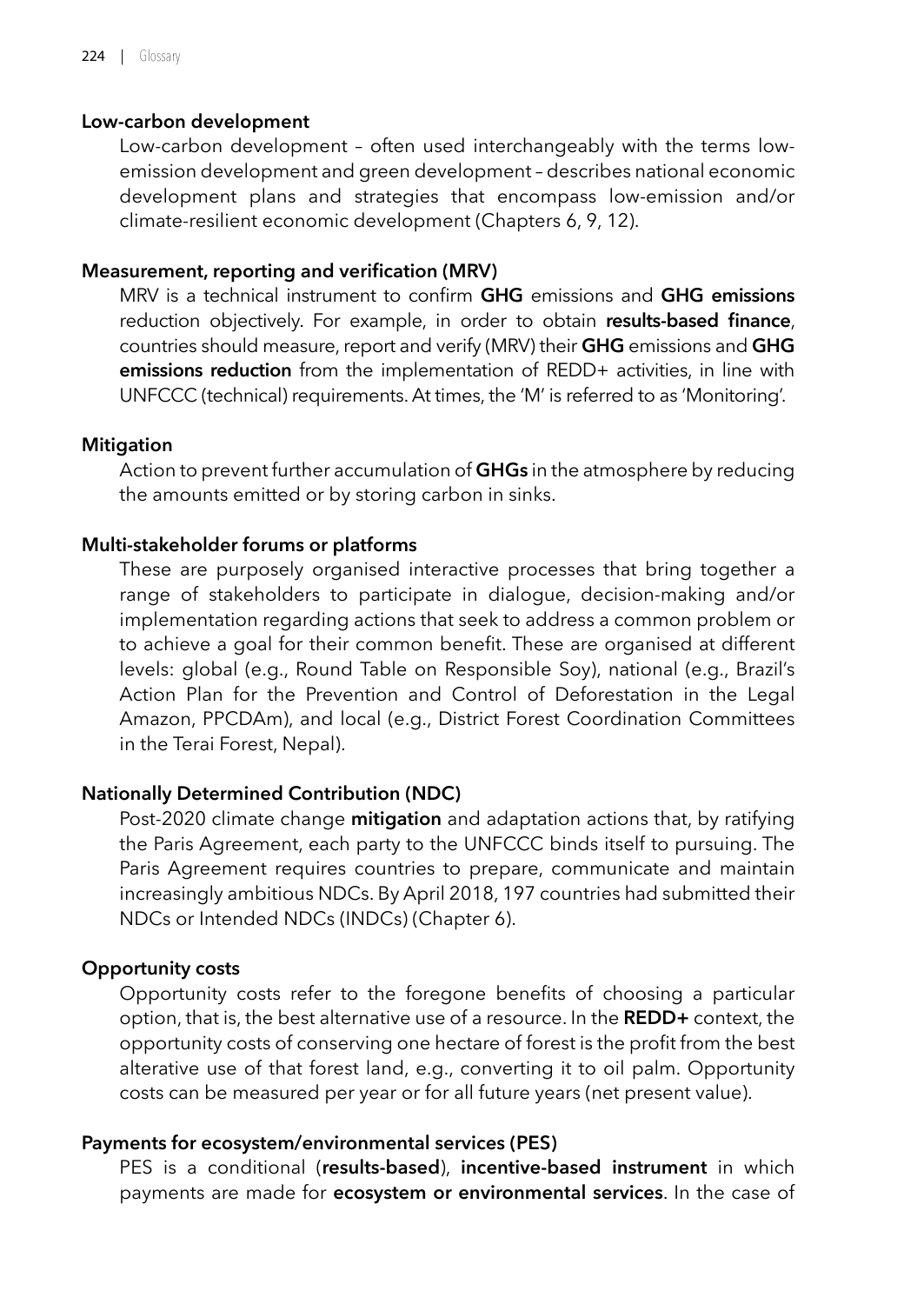**REDD+**, these services are reduced emissions or increased removals relative to an agreed **reference level**.

## **Readiness** – see **REDD+ phases**.

#### **REDD+**

Literally, REDD is short for Reducing Emissions from Deforestation and forest Degradation. In the Bali Action Plan (2007), UNFCCC defined REDD+ (then RED/REDD) as: "Policy approaches and positive incentives on issues relating to reducing emissions from **deforestation** and **forest degradation** in developing countries; and the role of conservation, sustainable management of forests and enhancement of forest **carbon stocks** in developing countries". In the current debate, REDD+ may refer to different things, at time causing confusion: (i) an umbrella term for local, subnational, national and global actions whose primary aim is to reduce emissions from **deforestation** and **forest degradation** and enhance forest **carbon stocks** (increase removals) in developing countries; (ii) those activities within the definition that rely on **results-based** or conditional payments (**PES**), which was a core idea when REDD+ was first launched; (iii) the objective of reducing emissions and increasing removals from forests in developing countries; (iv) the mechanisms created under the UNFCCC framework.

### **REDD+ implementation** – see **REDD+ phases**.

## **Reference levels**

Generically, reference levels (RLs) is used synonymously with 'baselines' or the **BAU** scenario, i.e., for the case of **REDD+**, what will happen to **deforestation** and **forest degradation** – and resulting emissions – in the absence of any **REDD+** intervention. Under UNFCCC, two types of reference levels are discussed: forest reference emission levels (FRELs) and forest reference levels (FRLs), which are commonly recognised as gross and net emission levels respectively; thus a FREL includes only emissions from **deforestation** and degradation, whereas an FRL also includes enhancement of forest **carbon stocks**. Some also distinguish between RLs as a **BAU** scenario, and as the benchmark for REDD+ payments. This distinction is not made by UNFCCC, and the submitted FRLs/FRELs are both meant to reflect **BAU** and be used for **results-based payment**.

# **Results-based payment**

A transfer of money conditional upon achieving a predetermined performance target, thus a type of conditional **incentive-based instrument**. This is related to the last of three **REDD+ phases** recognised by the UNFCCC (Chapter 4).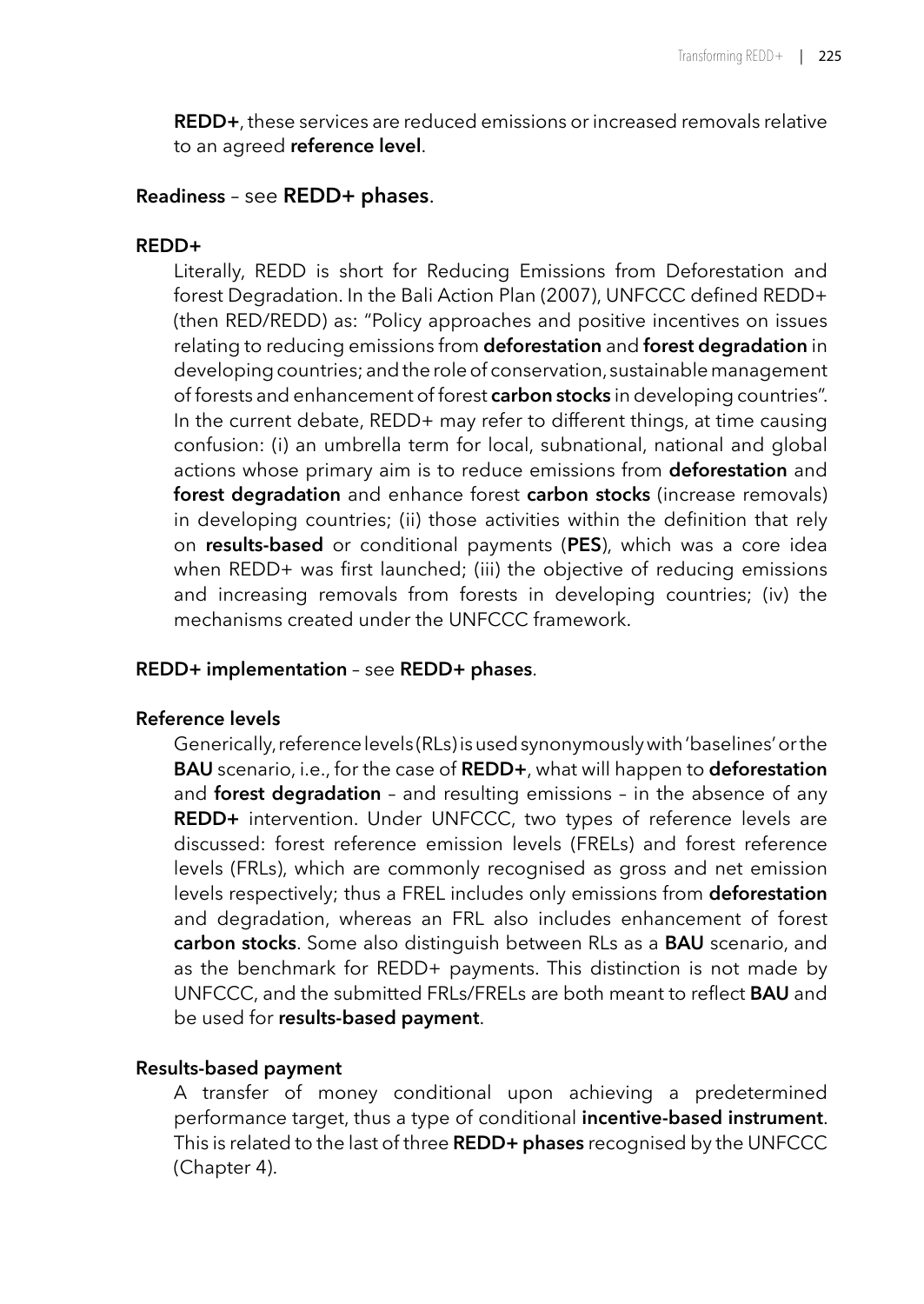# **REDD+ phases**

REDD+ is intended to be developed in three UNFCCC-recognised phases. The first, REDD+ readiness, includes the development of REDD+ country actions, including capacity building, policy design, consultation and consensus building, and testing and evaluation of a REDD+ national strategy; these actions are taken prior to the comprehensive implementation of REDD+. Implementation is the second phase, and the third is **results-based payment**. International financial support changes between the phases: from a focus on capacity building (inputs and activities) in Phase 1, to policy reforms (outputs) and successfully implemented (outcomes) in Phase 2, to actual **emissions reduction** (impacts) in Phase 3 (Chapter 2).

# **Social and environmental safeguards**

The UNFCCC Cancún Agreements stipulate seven safeguards (UNFCCC 2011, Decision 1, App. 1 Para. 2) that encourage REDD+ programmes to take into account social and environmental issues in their design and implementation. Safeguards include: respect for the rights of indigenous peoples and local communities, effective participation in REDD+ design and implementation, promotion of biodiversity and social **co-benefits**, and avoidance of displaced emissions (**leakage**). Some multi- and bilateral donors and third-party certifiers require additional standards for demonstrating high social and environmental performance.

### **Swidden agriculture / shifting cultivation**

Swidden, often used interchangeably with shifting cultivation, is a land-use system characterised by rotation of fields rather than crops, the use of fire to clear fields, and a period of fallow.

### **Theory of change**

A theory of change (ToC) is a roadmap to successful societal transformation. It explains how and why an initiative should work and makes explicit the underlying mechanisms and assumptions that allow a proposed action to achieve its expected outcomes and anticipated impact (Chapter 2).

### **Transaction costs**

A cost that is incurred when making an economic exchange. It includes costs related to information, enforcement, implementation and monitoring. Transaction costs are typically used in relation to a **PES** system, but the term is sometimes also used beyond the original meaning, to include any REDD+ costs except **opportunity costs**.

### **tCO2e**

Carbon dioxide equivalent ( $CO<sub>2</sub>e$ ), in tonnes, is a way to place emissions of various radiative forcing agents on a common footing by accounting for their effect on climate. It describes, for a given mixture and amount of greenhouse